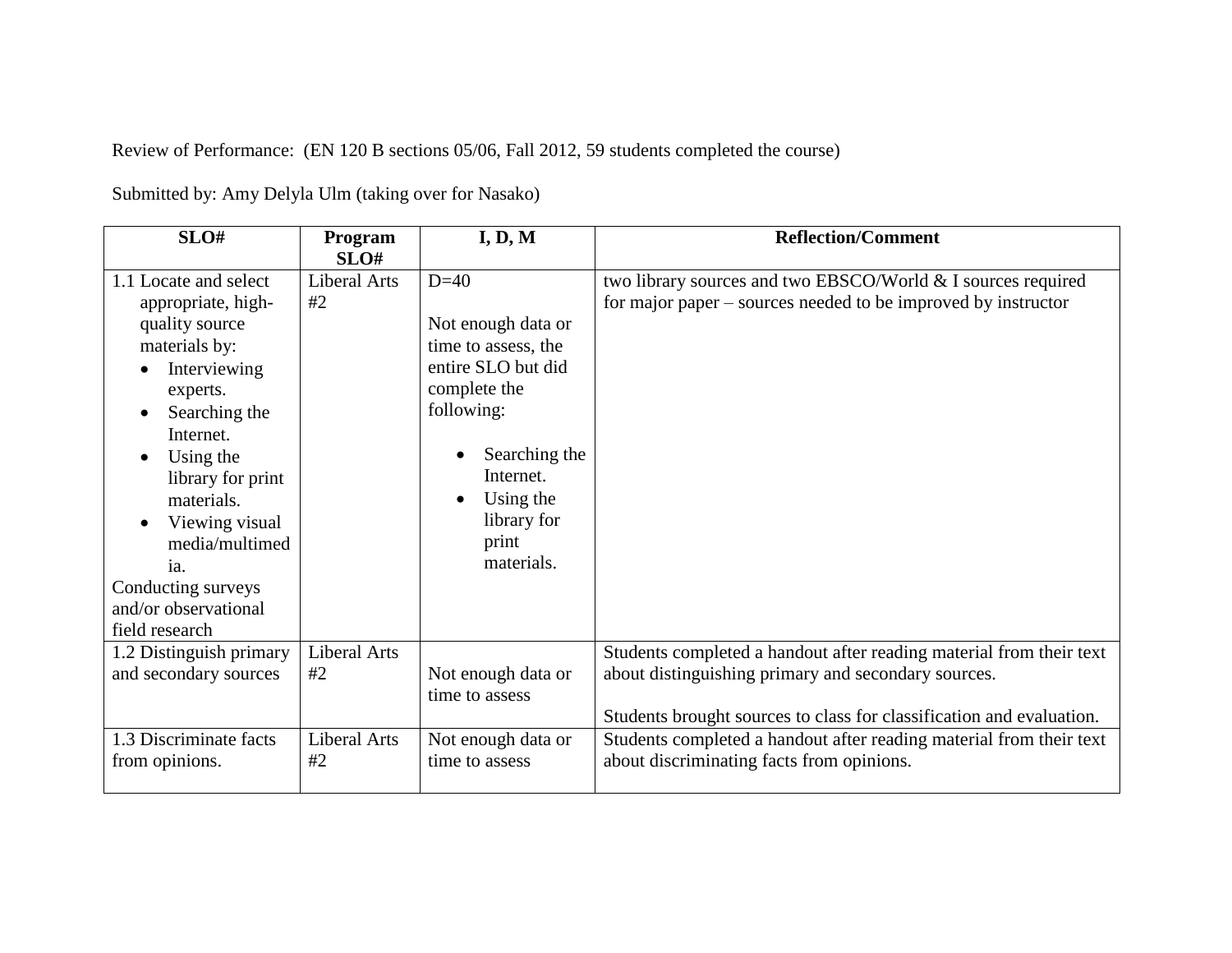| 2.1 Conduct<br>preliminary research to<br>narrow a broad subject<br>to a specific assignment<br>2.2 Demonstrate note-<br>taking strategies to<br>compile information | <b>Liberal Arts</b><br>#2<br><b>Liberal Arts</b><br>#2 | $M=40$<br>$I = 44$<br>$D=27$ | Students brainstormed subtopics individually and in groups.<br>Students went on library exploration trips to do preliminary<br>research.<br>Students compiled annotated bibliographies, which they later edited<br>to suit their specific topics.<br>Students submitted their notes for evaluation |
|----------------------------------------------------------------------------------------------------------------------------------------------------------------------|--------------------------------------------------------|------------------------------|----------------------------------------------------------------------------------------------------------------------------------------------------------------------------------------------------------------------------------------------------------------------------------------------------|
| from a variety of<br>sources.                                                                                                                                        |                                                        |                              |                                                                                                                                                                                                                                                                                                    |
| 2.3 Prepare outlines<br>and/or utilize similar<br>planning tools                                                                                                     | <b>Liberal Arts</b><br>#2                              | $M=20$                       | Students submitted outlines for evaluation by instructor.                                                                                                                                                                                                                                          |
| 2.4 Develop research<br>thesis and/or<br>hypothesis.                                                                                                                 | <b>Liberal Arts</b><br>#2                              | $M=37$                       | Students completed a handout after reading material from their text<br>about developing a research thesis.<br>Students submitted theses for evaluation by instructor.                                                                                                                              |
| 2.5 Define plagiarism<br>and take the steps<br>necessary to avoid it.                                                                                                | <b>Liberal Arts</b><br>#2                              | $I = 44$<br>$D=27$           | Note taking assignment was given and checked for plagiarism<br>Drafts were carefully scrutinized for plagiarism, feedback was<br>given and correction assignments were given                                                                                                                       |
| 3.1 Summarize source<br>texts.                                                                                                                                       | <b>Liberal Arts</b><br>#2                              | $I = 44$<br>$D=27$           | Student submitted summarizes of source information and included<br>summaries in final paper                                                                                                                                                                                                        |
| 3.2 Paraphrase source<br>texts.                                                                                                                                      | <b>Liberal Arts</b><br>#2                              | $I=44$<br>$D=27$             | Students completed a handout after reading material from their text<br>about summarizing.                                                                                                                                                                                                          |
| 3.3 Synthesize ideas                                                                                                                                                 | <b>Liberal Arts</b>                                    | $I=40$                       | Students completed a handout after reading material from their text                                                                                                                                                                                                                                |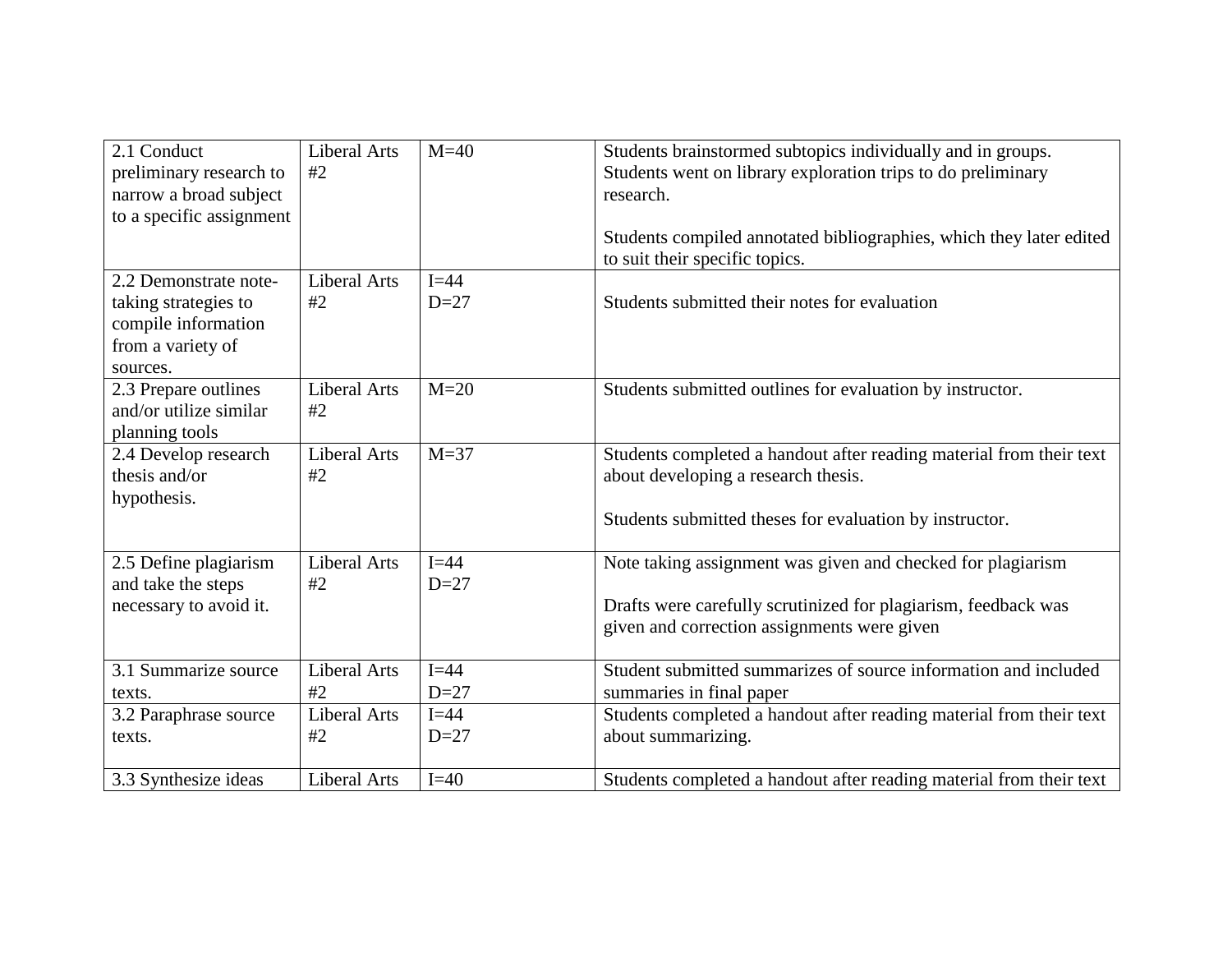| gleaned from a variety   | #2                  | $D=35$                | about synthesizing.                                                  |
|--------------------------|---------------------|-----------------------|----------------------------------------------------------------------|
| of sources, along with   |                     |                       |                                                                      |
| their own opinions, into |                     |                       | Instructor provided feedback on synthesizing after reviewing drafts. |
| cogent prose.            |                     |                       |                                                                      |
| 3.4 Engage in            | <b>Liberal Arts</b> | Not enough data or    | Students wrote an argumentative research paper.                      |
| concession and           | #2                  | time to assess        |                                                                      |
| refutation of specific   |                     |                       |                                                                      |
| ideas to develop a       |                     |                       |                                                                      |
| thoughtful response to   |                     |                       |                                                                      |
| controversial material.  |                     |                       |                                                                      |
| 3.5 Format formal        | <b>Liberal Arts</b> | $D=40$                | Students submitted papers in MLA format.                             |
| papers utilizing the     | #2                  |                       |                                                                      |
| MLA style.               |                     |                       | Papers, which did not follow the format, were returned for revision. |
| 3.6 Utilize the MLA      | <b>Liberal Arts</b> | $D=35$                | Students submitted papers utilizing MLA documentation style.         |
| documentation style to   | #2                  |                       |                                                                      |
| formally acknowledge     |                     |                       | Papers, which did not follow the format, were returned for revision  |
| sources. This will       |                     |                       |                                                                      |
| consist of brief         |                     |                       |                                                                      |
| parenthetical citations  |                     |                       |                                                                      |
| within the text that are |                     |                       |                                                                      |
| keyed to an              |                     |                       |                                                                      |
| alphabetical list of     |                     |                       |                                                                      |
| works that appear at the |                     |                       |                                                                      |
| end of the paper.        |                     |                       |                                                                      |
| 3.7 Write samples of a   | <b>Liberal Arts</b> | Compare/Contrast      | Students submitted papers using the following rhetorical patterns:   |
| wide variety of          | #2                  | $I=40$                | classification, compare/contrast, and argumentative.                 |
| rhetorical patterns.     |                     | $D=40$                |                                                                      |
|                          |                     | $M=23$                |                                                                      |
|                          |                     |                       |                                                                      |
|                          |                     | Not enough data or    |                                                                      |
|                          |                     | time to assess entire |                                                                      |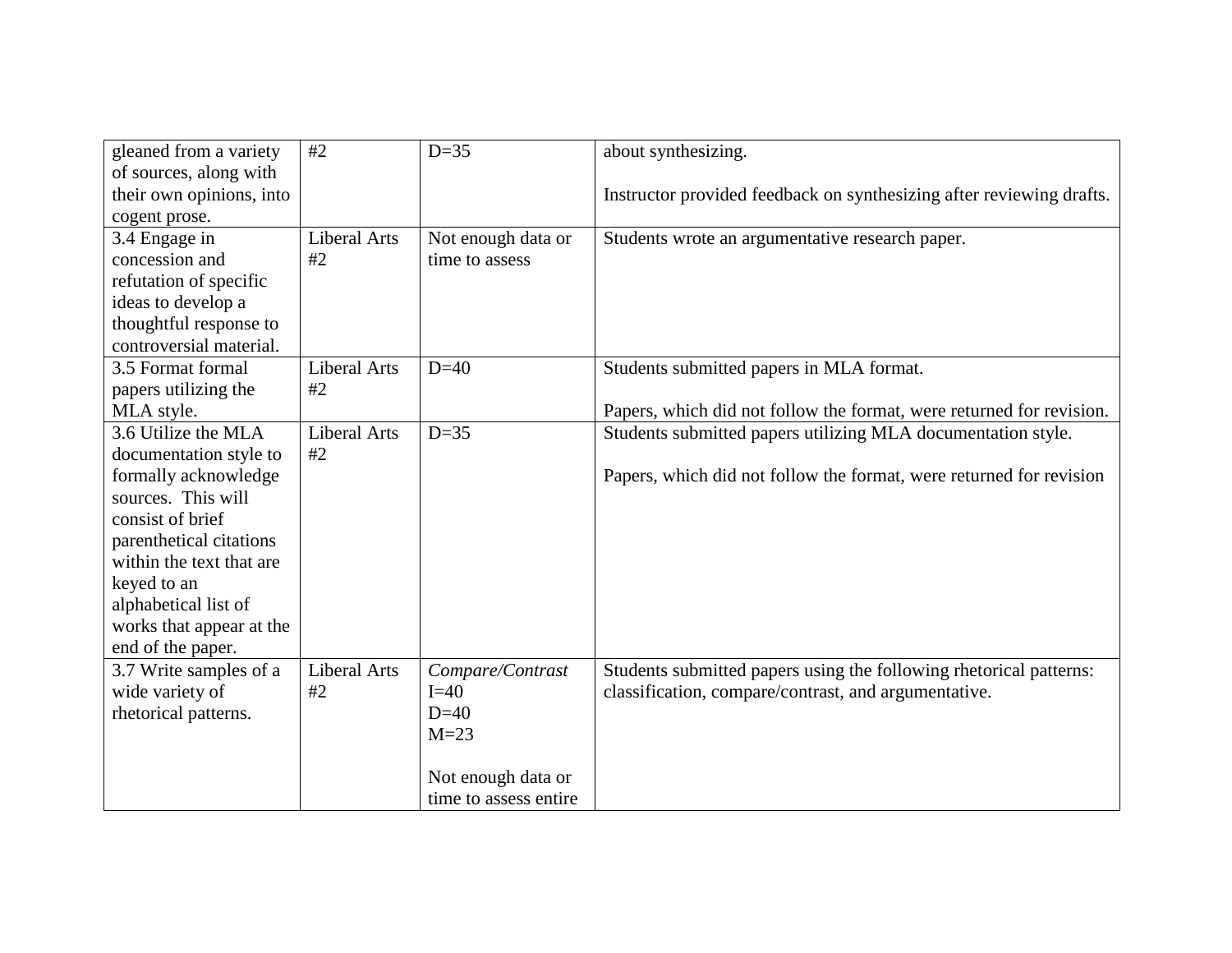|                                                    |                     | SLO but did<br>complete<br>compare/contrast |                                                                                 |
|----------------------------------------------------|---------------------|---------------------------------------------|---------------------------------------------------------------------------------|
| 3.8 Produce three                                  | <b>Liberal Arts</b> | Social Science                              | Students produced papers in the areas of natural science, social                |
| papers, one in each of<br>the areas of humanities, | #2                  | $I=40$<br>$D=40$                            | sciences, and humanities.                                                       |
| natural sciences, and<br>social sciences.          |                     | $M=23$                                      |                                                                                 |
|                                                    |                     | Not enough data or                          |                                                                                 |
|                                                    |                     | time to assess but                          |                                                                                 |
|                                                    |                     | did complete social                         |                                                                                 |
| 3.9 Produce three                                  | <b>Liberal Arts</b> | science                                     |                                                                                 |
| substantive research                               | #2                  | Paper 1<br>$I=40$                           | Students produced three substantive research papers.                            |
| papers that demonstrate                            |                     | $D=40$                                      |                                                                                 |
| the skills identified in                           |                     | $M=23$                                      |                                                                                 |
| outcomes 3.1-3.7.                                  |                     |                                             |                                                                                 |
|                                                    |                     | Not enough data or                          |                                                                                 |
|                                                    |                     | time to assess did                          |                                                                                 |
|                                                    |                     | complete 1                                  |                                                                                 |
|                                                    |                     |                                             |                                                                                 |
| 3.10 Revise as                                     | Liberal Arts        | $D=11$                                      | Students presented papers for peer review and instructor evaluation             |
| necessary to produce                               | #2                  |                                             | and then were required to make corrections.                                     |
| written work                                       |                     |                                             |                                                                                 |
| predominately free                                 |                     |                                             | Although students were encouraged to visit the writing center, very<br>few did. |
| from grammatical and                               |                     |                                             |                                                                                 |
| mechanical errors.                                 |                     |                                             |                                                                                 |

## **Additional observations:**

F =5, D-=2, D=3, D+=6,C-=6, C=7, C+=2, B-=10, B=8, B+=5, A-=4, A=2